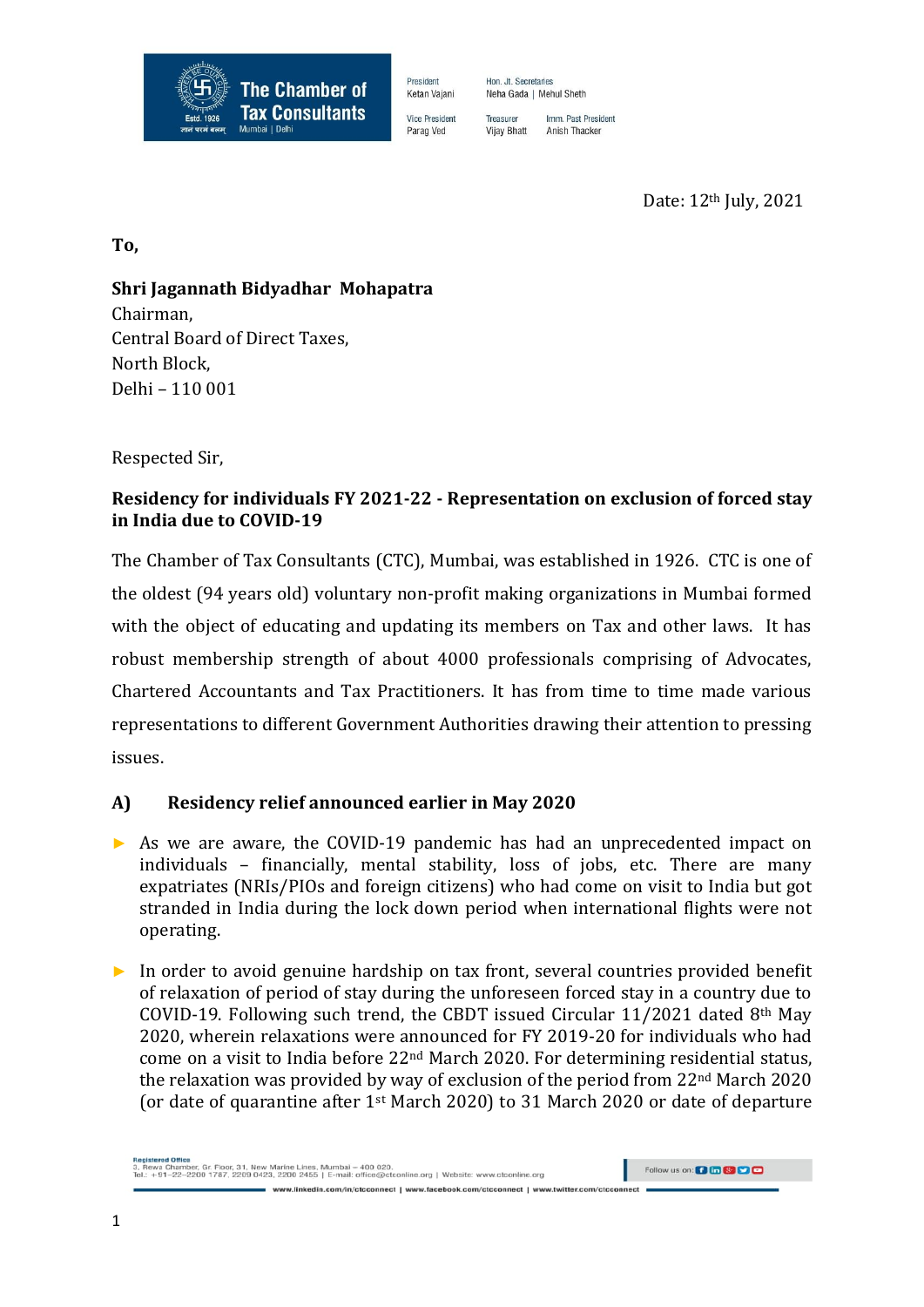

Ketan Vajani **Vice President** Parag Ved

President

Neha Gada | Mehul Sheth Imm. Past President Treasurer Anish Thacker **Vijay Bhatt** 

Hon, Jt. Secretaries

before 31st March 2020 on evacuation flight for determining the residential status in India.

CBDT also issued a Press Release dated 9th May 2020, clarifying that, for determination of residential status for the tax year 2020-21, a **similar circular for excluding the period of stay of such individuals up to the date of normalization of international flights shall be issued after normalization**.

- $\triangleright$  This announcement coming during the peak of lockdown period provided much needed relief to the expats who legitimately believed that they need not bother about forced stay in India impacting their residential status in India. At this stage, it is important to note that but for such relaxation, such expats could turn residents or Not ordinarily residents (NOR) in India. The anxiety and consequences for such individuals is two-fold as follows :
	- o If they turn residents, their global incomes will be liable to tax in India. This would adversely affect expats particularly coming from Middle East countries where there is no personal income tax. Such persons are not worried about tax cost in their financial or other planning.
	- o If they turn NOR, they would be liable to tax on Income sourced from India at higher rates and lose benefit of special rates applicable to non-residents. For example, interest and dividends earned from Indian entities become taxable at normal slab rates (which can be as high as 42.74%) as compared to lower rate of 20% (plus applicable surcharge and cess) under s.115A.
- ► However, the COVID-19 pandemic disturbance continues till date and international flights were not normalized in India till  $31<sup>st</sup>$  March 2021. The expat taxpayers persistently represented to the CBDT to issue the Circular which was announced in Press Release dated 9th May 2020.
- $\triangleright$  There are several expatriates who are not able to leave India as several countries including UK, Singapore and others did not permit persons travelling from India to come in their country for several months.

#### **B) Roll back of relief announced in May 2020 through CBDT Circular No. 2/2021**

► However surprisingly CBDT has issued Circular No. 2/2021 dated 3rd March 2021 which seeks to justify non-grant of any relief to the expat taxpayers. Circular No. 2/2021 explains how there are lesser chances of double taxation risk for stranded individuals in view of the interplay of Indian domestic tax rules with Double Taxation Avoidance Agreement (DTAA) entered with other countries. It also provides opportunity to impacted individuals to provide relevant information to the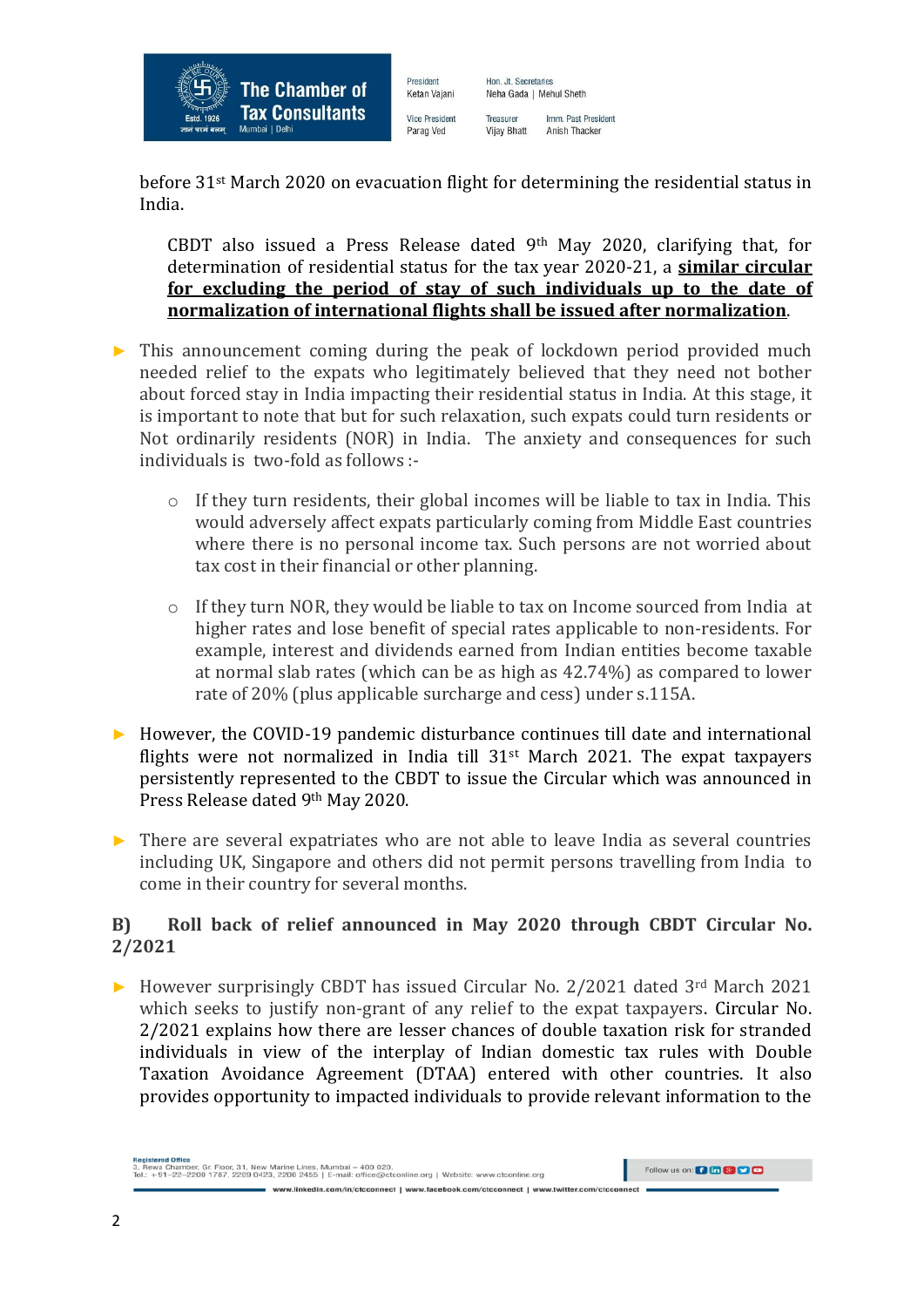

Ketan Vajani **Vice President** Parag Ved

President

Neha Gada | Mehul Sheth Imm. Past President Treasurer Anish Thacker **Vijay Bhatt** 

Hon, Jt. Secretaries

CBDT by  $31<sup>st</sup>$  March 2021 on the risk of double taxation faced by them in order to enable the CBDT to announce a general or case-by-case individual relief.

### **C) Representations for reconsidering of announced relief of exclusion of period of forced stay in India**

- ► It is humbly submitted that the CBDT should reconsider its stand and announce the relief as was promised earlier on 9<sup>th</sup> May 2020 for following reasons :
	- o The tax relief on determination of residency was announced during the peak of one of strictest lockdowns followed anywhere in the world. The legitimate relief is sought considering the unprecedented circumstances beyond the control of taxpayers..
	- o The expat taxpayers will be liable to pay tax in India on the salary income earned by them while working in India during forced stay in India This is fair and justified. **But similar justification does not apply for other foreign incomes which become taxable in India only because the expat taxpayer becomes resident in India under forced stay**. The DTA relief for short stay exemption under Dependent Personal Services Article is available only if such taxpayer is treaty resident of other country.
	- o There is no risk of double taxation due to DTA provisions and foreign tax credit. The difficulties faced by expat taxpayers due to forced stay in India during Covid 19 is by way of taxation of foreign incomes which otherwise would not have been taxed in India and taxation of Indian incomes at higher rates. The treaties or unilateral foreign tax credit provisions do not fully address these difficulties.
	- $\circ$  The amendment by Finance Act 2021 effective from A.Y. 2021-22 for defining the term 'liable to tax' to mean actual tax liability under a tax law (even though subsequently exempted) will further enhance the difficulties for expats from Middle East countries which do not have personal tax system. If they turn residents or NOR in India as per Section .6 of Income-tax Act, they will be unable to resort to tie breaker test to other country since treaty residency is generally determined by 'liable to tax' test. Apart from their foreign incomes becoming taxable in India, such taxpayers will also be unable to avail lower treaty rates for Indian incomes.
	- o Even on treaty relief, there are lot of complexities and possibility for litigation. For example, as the Circular No. 2/2021 explains, the treaty tie breaker tests use factors like availability of permanent home, centre of vital interest, habitual abode, nationality and MAP (as last resort). Application of these tests becomes extremely subjective in many cases – for instance, for